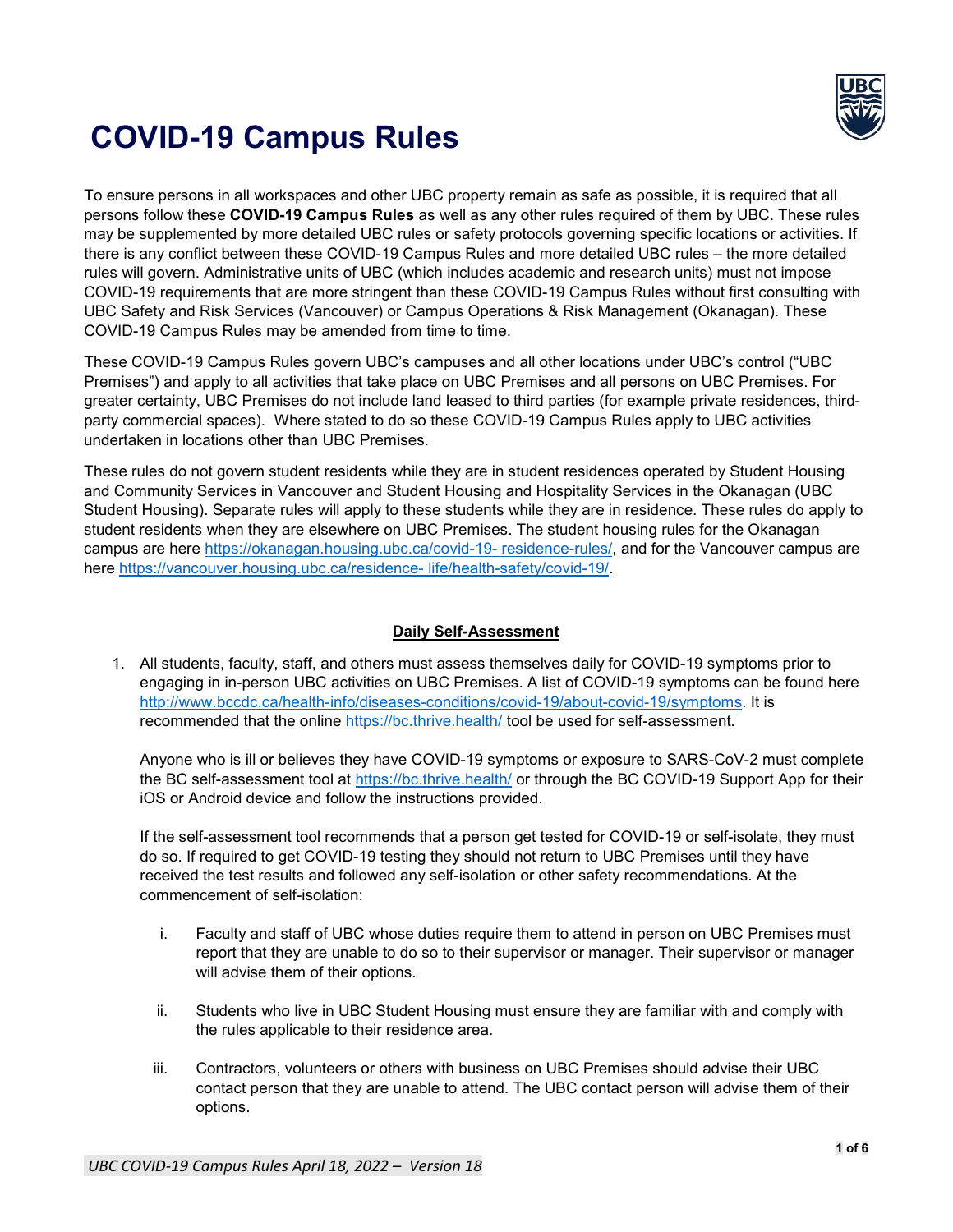- 2. Anyone with a positive COVID-19 diagnosis may only return to UBC Premises if they have reviewed and followed the advice of public health authorities regarding returning to public settings. For additional information please see [http://www.bccdc.ca/health-info/diseases-conditions/covid-19/self-isolation.](http://www.bccdc.ca/health-info/diseases-conditions/covid-19/self-isolation)
- 3. Anyone who has had close contact with a confirmed COVID-19 positive person may only return to UBC Premises after reviewing and following the advice of public health authorities. For additional information including what constitutes close contact please see [http://www.bccdc.ca/health-](http://www.bccdc.ca/health-info/diseases-conditions/covid-19/self-isolation/close-contacts) [info/diseases-conditions/covid-19/self-isolation/close-contacts.](http://www.bccdc.ca/health-info/diseases-conditions/covid-19/self-isolation/close-contacts)

#### **International Travelers**

4. Anyone who has travelled internationally may only return to UBC Premises after complying with all Canadian border entry, quarantine and testing requirements in force at the time of entry. For additional information please see [https://travel.gc.ca/travel-covid/travel-restrictions/isolation.](https://travel.gc.ca/travel-covid/travel-restrictions/isolation)

#### **Comply with Signage**

5. Everyone must follow relevant signage when moving around UBC Premises.

#### **Role of Supervisors**

6. Supervisors will ensure that all faculty, staff and contractors are familiar with the latest guidance from the Provincial Health Officer and applicable UBC guidance as it relates to their work areas.

# **Requirement to Wear Face Coverings**

- 7. All persons on UBC Premises must wear an appropriate face covering (defined below) when in public indoor spaces (defined below). Exceptions to the above are when:
	- i. one of the exceptions outlined in Attachment "A" apply;
	- ii. you have obtained an approved exemption for a health condition or impairment pursuant to section 8.

#### "**public indoor space**" means:

- i. an indoor space provided for the common use of members of the public and/or the common use of students, faculty, and staff of UBC, such as atriums, lobbies, hallways and public washrooms;
- ii. an indoor space for use of students, faculty and staff of UBC where students receive instruction such as classrooms, laboratories and examination rooms;
- iii. a vehicle supplied by UBC for the transport of students where more than one person is present in the vehicle;
- iv. an indoor space when used for events open to the public (whether by purchasing tickets or otherwise) including theatre productions, indoor sporting events, indoor musical events and public lectures; and
- v. any indoor space where use of face coverings is required by UBC through means of signage or otherwise;

but does not include indoor space when used at UBC for private events where such events are invitation only, are not for instruction of UBC students, and are not available to the public, such as weddings, private receptions, and private room rentals by third parties. In such case attendees of such events are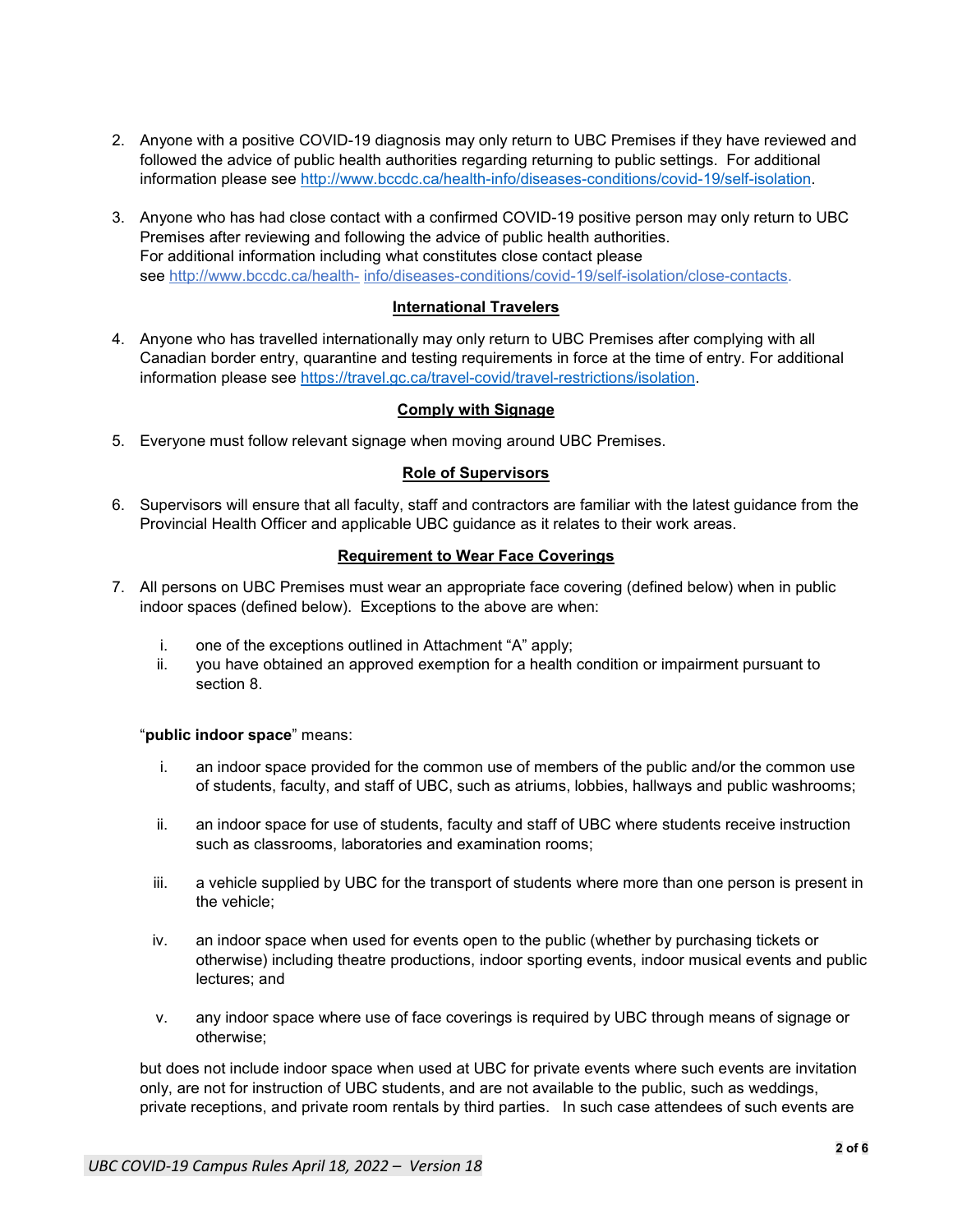required to wear face coverings when in public indoor space in the building where the event is held, such as lobbies, hallways and public bathrooms.

"**face covering**" means either of the following that covers the nose and mouth of a person:

- i. a medical or non-medical mask;
- ii. a tightly woven fabric;

but does not include a small or large clear plastic face shield.

- 8. Where a person is unable to wear a face covering due to:
	- i. a psychological, behavioural or health condition, or
	- ii. a physical, cognitive or mental impairment;

Then if that person is a student they must request an accommodation from the Centre for Accessibility (Vancouver Campus) or Disability Resource Centre (Okanagan) pursuant to UBC Board of Governors Disability Accommodation Policy. Please see:

Okanagan - <https://students.ok.ubc.ca/academic-success/disability-resources/> Vancouver - <https://students.ubc.ca/about-student-services/centre-for-accessibility>

If that person is a member of faculty or staff they must request an accommodation from UBC Human Resources using the process provided to them by their supervisor, outlined here [https://hr.ubc.ca/sites/default/files/documents/Guidelines%20for%20Faculty%20and%20Staff%20](https://hr.ubc.ca/sites/default/files/documents/Guidelines%20for%20Faculty%20and%20Staff%20-%20July%2013.pdf) [-%20July%2013.pdf](https://hr.ubc.ca/sites/default/files/documents/Guidelines%20for%20Faculty%20and%20Staff%20-%20July%2013.pdf) or by contacting the assigned Return to Work Advisor for their unit: [https://hr.ubc.ca/health-and-wellbeing/working-injury-illness-or-disability.](https://hr.ubc.ca/health-and-wellbeing/working-injury-illness-or-disability)

## **Compliance with British Columbia's Proof of Vaccination Plan**

9. Certain non-essential or discretionary activities on UBC Premises may require participants over 12 years of age to provide proof of vaccination. All persons required by UBC representatives to provide proof of vaccination must do so if they wish to participate in such activities. For more information please see: <https://www2.gov.bc.ca/gov/content/covid-19/vaccine/proof>

## **Compliance with Provincial Health Orders**

- 10. Several Orders of the Provincial Health Officer impact the UBC activities and obligations of students, faculty and staff at UBC - for example:
	- *i. the Hospital and Community (Health Care and Other Services) COVID-19 Vaccination Status and Preventative Measures;*

Students, faculty and staff must comply with the specific implementation requirements of their academic program or administrative unit at UBC to ensure they and UBC comply with such Orders. This section 10 applies to students, faculty and staff when they are carrying out UBC activities on UBC Premise or when at locations other than UBC Premises.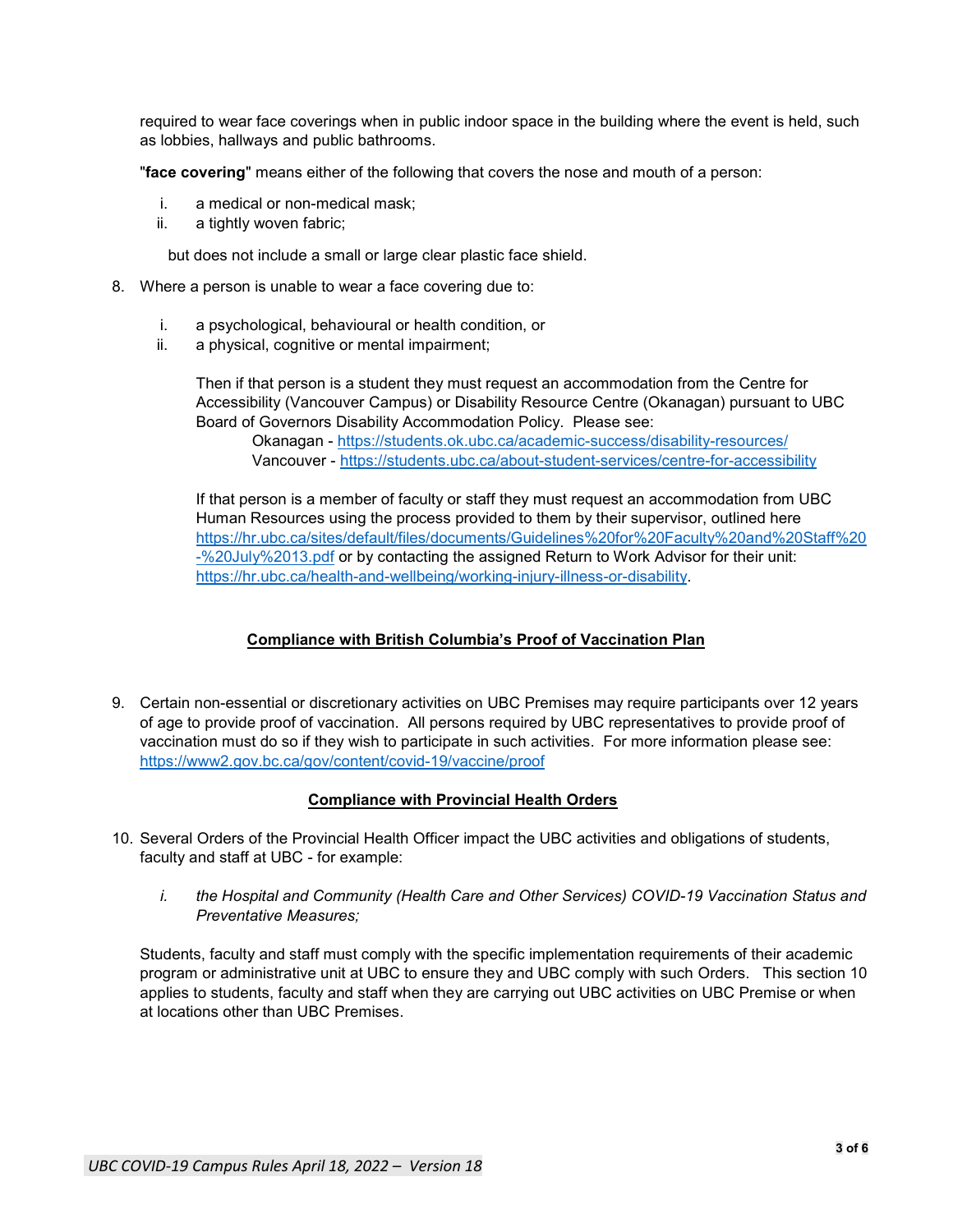# **Contractors and other Third Parties on Campus**

11. These COVID-19 Campus Rules, unless where specifically limited to UBC student, faculty and staff, apply to third parties who have been granted a short-term rental of UBC space in addition to all other applicable government safety requirements, all contractual requirements, and any approved site-specific safety plan.

# **Additional Information**

For more information regarding:

• UBC's general response to COVID-19 please see<https://covid19.ubc.ca/> for the UBC Vancouver campus and<https://ok.ubc.ca/covid19/health-safety/> for the UBC Okanagan campus.

## **Ensuring Compliance:**

- Everyone on UBC Premises must comply the requirements of COVID-19 Campus Rules that apply to them and any other UBC rules.
- The Administrative Head of Unit or Supervisor for each unit has the responsibility to ensure that UBC rules and safety protocols are communicated and followed in their unit.
- All faculty, staff and students are encouraged to bring concerns about the implementation of UBC rules or safety protocols or incidents of non-compliance to the attention of the Administrative Head of Unit or Supervisor.
- For support in investigating incidents of non-compliance or similar concerns by faculty and staff, Administrative Heads of Unit or their designates should contact their Human Resources Advisor or Faculty Relations Senior Manager.
- Failure to follow these COVID-19 Campus Rules or other rules or safety protocols by faculty or staff may result in serious disciplinary consequences up to and including termination of employment or nondisciplinary consequences such as unpaid leave as appropriate for the specific circumstances.
- Failure to follow these COVID-19 Campus Rules or other rules or safety protocols by students may result in serious consequences including discipline under the student non-academic misconduct process, loss of the ability to access UBC services or premises, being placed on academic hold, or the loss of other privileges up to and including being deregistered from UBC and/or UBC courses.
- Failure to follow these COVID-19 Campus Rules or other rules or safety protocols by contractors may result in the termination of their contract, and/or loss of access privileges up to and including being restricted from visiting UBC Premises.
- Failure to follow these COVID-19 Campus Rules or other rules or safety protocols by volunteers, visitors or other third parties on UBC Premises may result in loss of access privileges up to and including being restricted from visiting UBC Premises.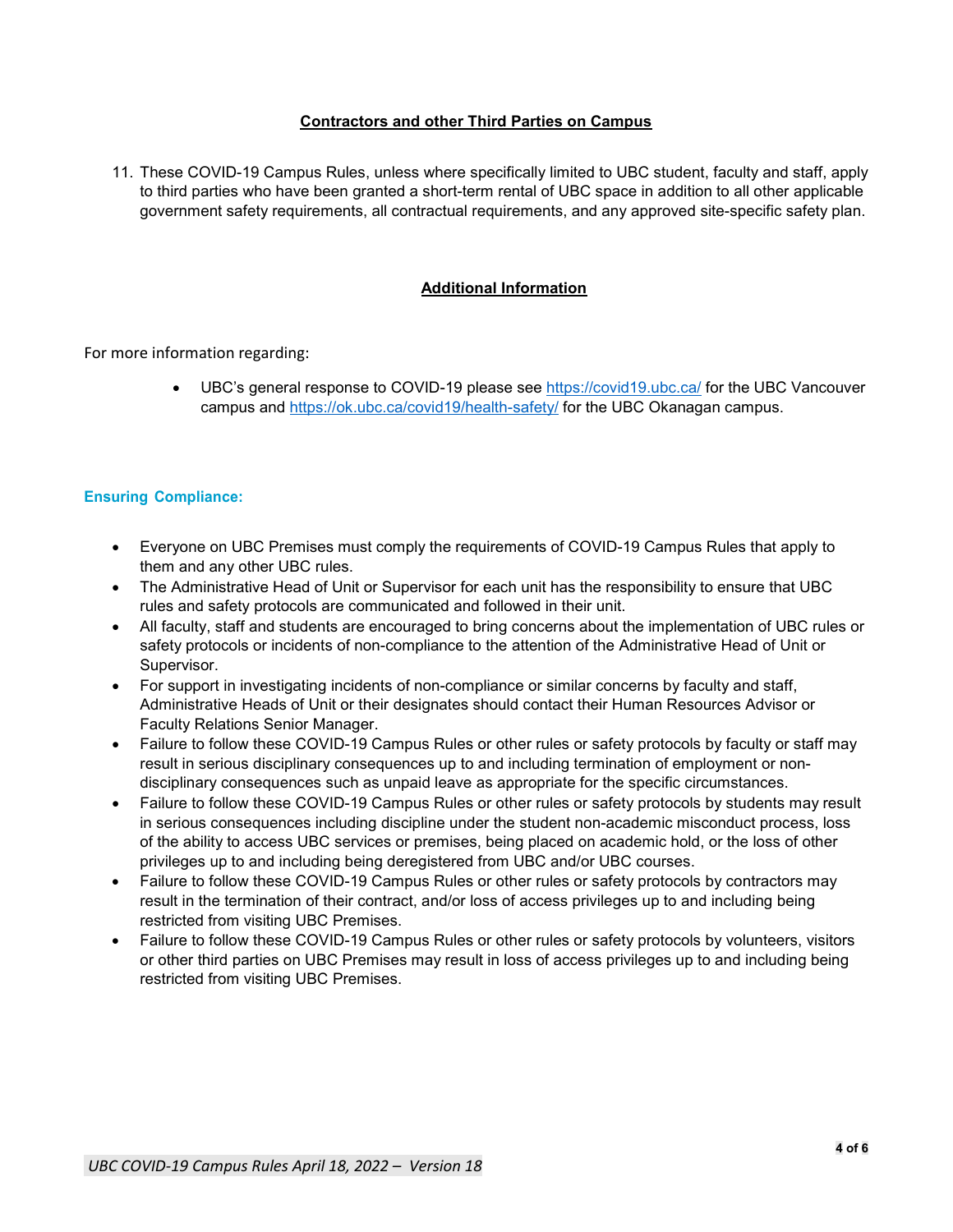#### Attachment "A" to UBC COVID-19 Campus Rules

#### **Indoor Face Covering**

#### **Exceptions**

#### **Exemptions from use of face coverings – Visitors**

The requirement for face coverings does not apply to a visitor as follows:

- 1. If the visitor is less than 5 years of age;
- 2. If the visitor is unable to wear a face covering because of:
	- i. a psychological, behavioural or health condition, or
	- ii. a physical, cognitive or mental impairment;
- 3. if the visitor is unable to put on or remove a face covering without the assistance of another person;
- 4. if the face covering is removed temporarily for the purposes of identifying the visitor;
- 5. if the face covering is removed to permit the visitor to engage in an activity that cannot be performed while wearing a face covering;
- 6. while the visitor is consuming food or drink while sitting and at a location designated for those purposes;
- 7. while participating in physical activity organized by UBC or at a fitness facility or sport facility subject to the specific rules for that facility;
- 8. while communicating with a person with a disability or diverse ability for whom visual cues, facial expressions, lip-reading or lip movements are essential;
- 9. the visitor is delivering a presentation or lecture or performing, if
	- (i) there is a distance of two metres separating the visitor delivering the presentation, lecture or performance and students and other persons attending the presentation, lecture or performance; or
	- (ii) there is a physical barrier between the visitor delivering the lecture and the students and the persons attending the presentation, lecture or performance.

#### **Exemptions from use of face coverings – Students**

The requirement for face coverings does not apply to a student as follows:

- 10. if the student is unable to put on or remove a face covering without the assistance of another person;
- 11. if the face covering is removed temporarily for the purposes of identifying the student;
- 12. while the student is consuming food or drink while sitting at a location designated for those purposes;
- 13. while participating in physical activity organized by UBC or at a fitness facility or sport facility subject to the specific rules for that facility;
- 14. while communicating with a person with a disability or diverse ability for whom visual cues, facial expressions, lip-reading or lip movements are essential;
- 15. if the mask is removed temporarily to engage in an educational activity that cannot be performed while wearing a mask, for example while actively playing a wind instrument;
- 16. if the student is behind a barrier separating the student from other persons, for example a divider or cubicle;
- 17. if the student is in a room by themselves;
- 18. the student is delivering a presentation, lecture or performance if
	- (iii) there is a distance of two metres separating the student delivering the presentation, lecture, or performance and students and other persons attending the presentation or lecture; or